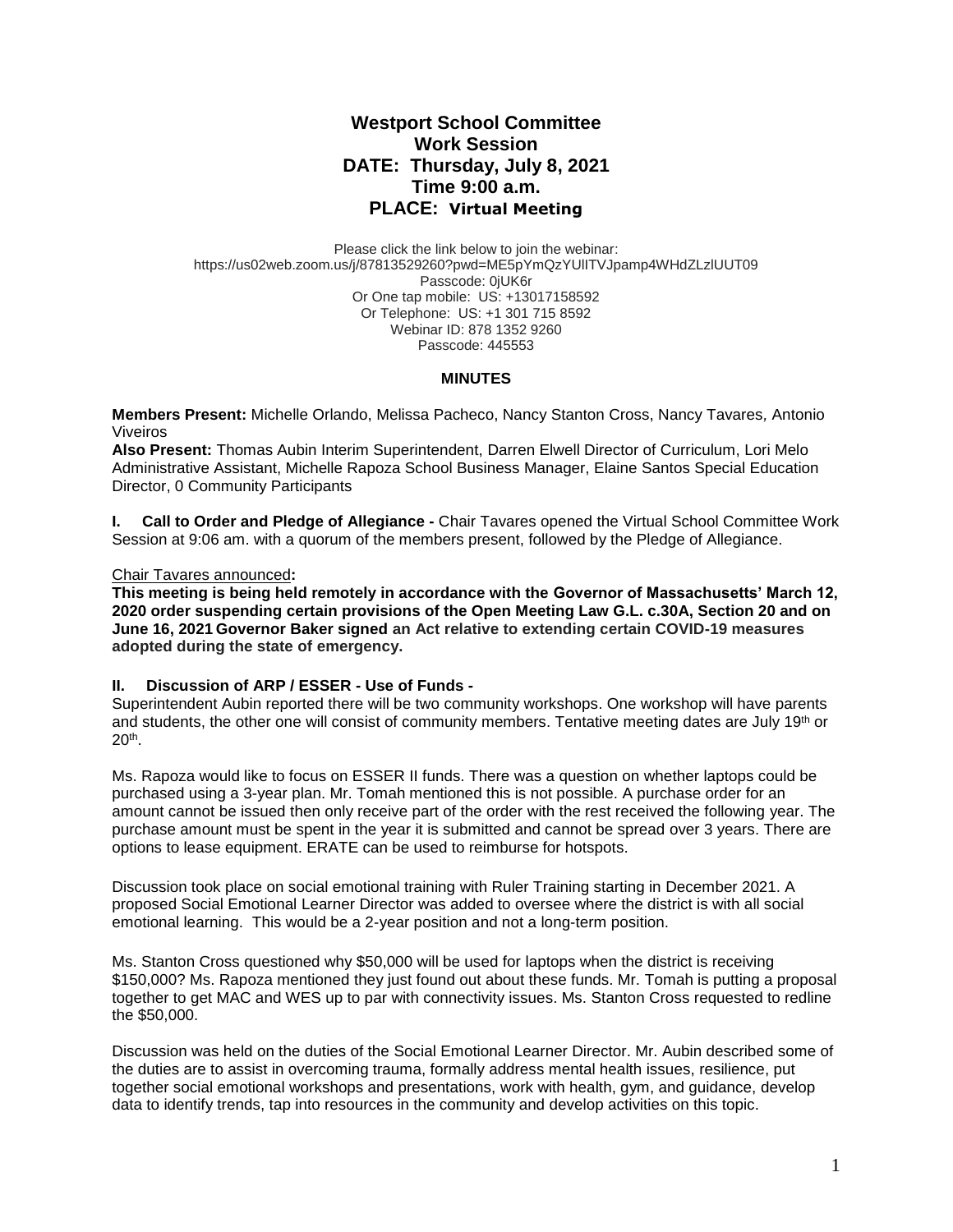Ms. Santos added that this position would also work with de-escalation and zones of regulations to try and provide mitigation.

A request was made to receive further clarification on qualifications and job responsibilities of this position.

**Certified after-school programs -** Mr. Aubin explained they would like to provide programs that focus on getting certificates, for example career programs with OSHA certification. These programs are marketed for student's college and career pathways.

**Tent rentals -** Ms. Rapoza mentioned they are moving forward next year with just one tent at MAC. Presently it is used for Extended Day. This is pending guidelines for SY21/22.

**Valtran storage containers -** Ms. Rapoza reported the district has five storage containers. One at MAC, 2 at WES (one is owned by PTO), 2 at high school (one is owned by Music Boosters). May not use the entire \$2,000.

**Verizon cell phone for nurses and hotspots -** There are a total of 6 phones for nurses and 22 hot spots. ERATE funds may be used. Mr. Viveiros requested to receive a list of who uses phones. Ms. Rapoza has this information and will email the committee.

**PPE supplies -** Ms. Ouellette is doing an inventory putting prices and locations together for filters and cleaning chemicals.

**III. Discussion of the Language Based Program** - Ms. Santos explained the Language Based Program is available for grades 5-8. They will expand implementation to grades 4 and 9. This program is for students who struggle with reading and language skills and provides them with research-based strategies and skills. Student class numbers can reach 18 students. Training for grade 4 took place already and grade 9 will be later on during the summer. Special Education teachers will also be trained. Orton Gillingham training will also be this summer. Ann Larson will be doing a monthly consultation and developing language-based learning walks to assist administration in what to look for. Future program expansion to include 3<sup>rd</sup> grade and 10<sup>th</sup> grade is planned.

Ms. Santos mentioned the Language Based Program uses Landmark and covers 4 core classes. A teaching assistant is attached to the cohort and moves with the student.

A question on how students are identified for this program was asked. Ms. Santos explained that Ms. Larson along with teachers look at testing and a formal assessment at year-end will be completed. Dyslexia screening will identify students as well.

It was noted that inclusion is different from the Language Based Program.

Discussion took place on the importance of full certifications being in order and not just providing training. Ms. Santos mentioned part of the program's makeup is having tier 2 services. There are 13 participants now, some are Orton Gillingham and Wilson certified.

Discussion took place on using ESSER monies to provide certifications through stipends. Ms. Santos mentioned PD training is funded by a grant and Title II funds. OG training is expensive at about \$1,500 per participant. People having an interest could be signed on to stay in the district for at least 3 years. Ms. Santos would like to explore this further.

Ms. Santos will formalize information on the Language Based Program and get back to the committee. This will include a definition and written criteria for eligibility requirements. Mr. Elwell will provide some information he has on this topic.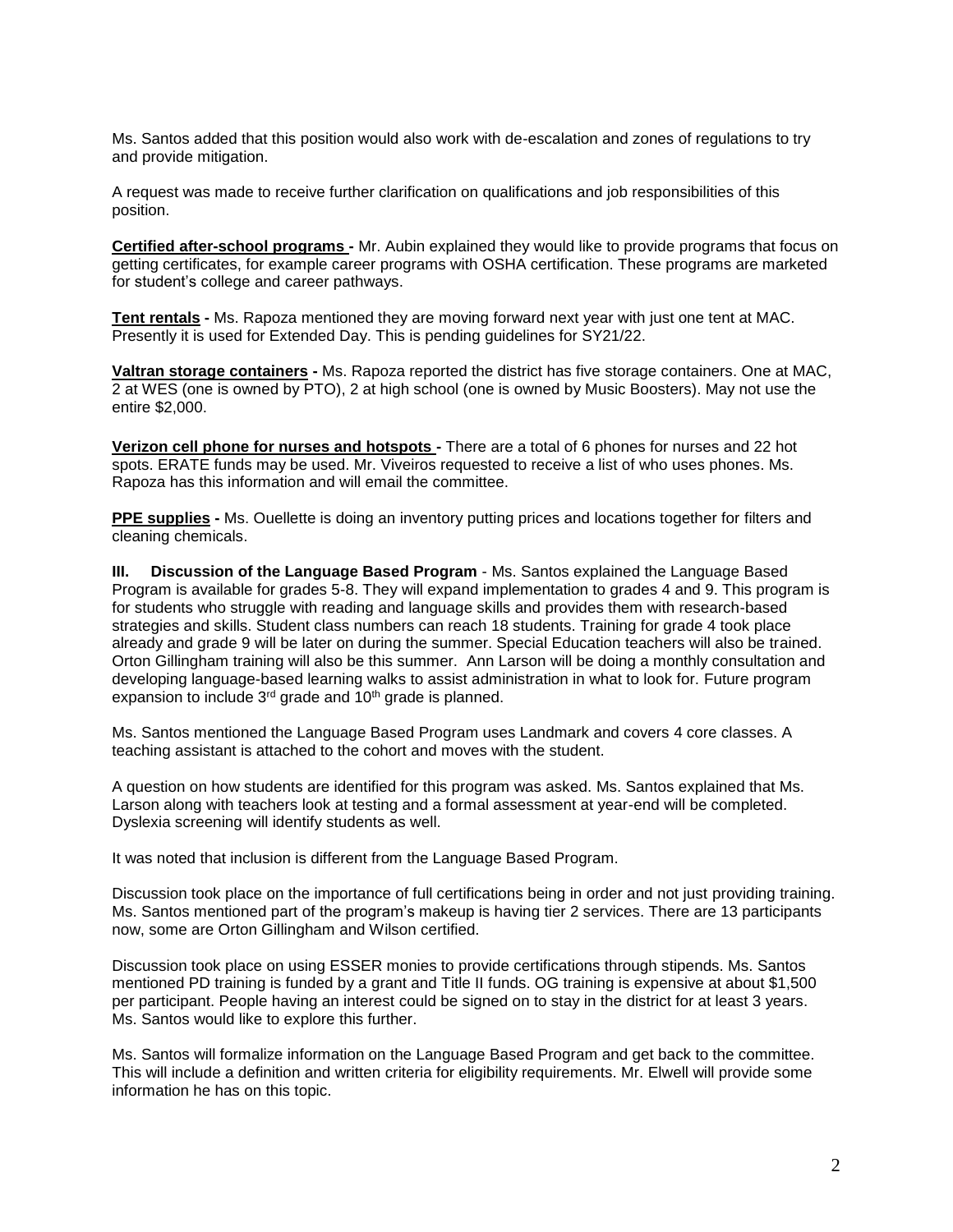### **IV. Discussion of I-Ready** - Data Team Stipends IReady Diagnostic Software IReady

Mr. Elwell included the cost of \$50,000 for the I-Ready program as a placeholder. Costs for K-8 I-Ready would be \$12,000 and for K-12 \$16,800. He is recommending to go with K-12. This program does not require PD and the data becomes available immediately. In addition, with I-Ready dyslexia screening is available. For students in K-3, after reading assessment there is free access from dyslexia screener.

Mr. Elwell reported the district needs to develop a plan on how to use data and described the district as "data rich and information poor". Within the 4 schools next year he has about a half dozen participants in data teams that will work every month and receive a stipend per hour. Mr. Elwell's goal is to have 6 people in each school working on data teams. Although this may be an ambitious amount, he would like to build capacity with the number of people he has to begin this program with an eye on expansion. The program may need to begin with a more targeted approach, for example with a "lunch bunch" or students that are already targeted to need assistance.

Mr. Elwell explained with the Ruler Institute developing school-based teams (train the trainer) with 5 people per school is planned. Presently there are 7 applicants from the district with 20 spaces available. There are stipends for this program.

It was noted there is need for further discussion on the Ruler Institute.

Mr. Elwell mentioned the need to measure student performance and have this becoming part of the school culture. He met with the Leadership Team about various options, for example IXL. The consensus would like to implement the I-Ready software. Chair Tavares asked if enough staff will participate? Mr. Elwell feels if they make this an actionable item and carve out times to make meaning out of the data this program will have enough participation to run.

Mr. Elwell further explained the testing window will be open 3 times per year to assess progress or regression. Reading and Math are covered and in line with Massachusetts Standards with each subject's test taking 45 minutes. Data is available immediately on student's performance. Lesson plans can be printed to use with students. Students needs will be serviced according to the results. Professional Development will be offered as part of the 21/22 SY.

A question on who looks at these reports was asked. Mr. Elwell mentioned building leaders have access to reports and can see trends globally. Teachers have access but can view just their classes.

Total costs for I-Ready will be earmarked at \$20,000 not \$50,000.

**DocuSign Forms Online -** No further discussion on this item.

**ASPEN Software -** Ms. Rapoza reported a position of Registrar Data Administrator is needed to work with the ASPEN software. This position is already budgeted. Ms. Stanton Cross questioned the addition of the registrar position and the funding source. Mr. Aubin will look into this. The committee did agree to fund the ASPEN software.

**Custodian 1.5 -** No further discussion on this item.

**Outdoor Furniture New Middle School High School -** This is not part of the new school building project.

**Zoom -** No further discussion on this item.

**Technology Infrastructure for MAC and WES -** Mr. Tomah is putting together a plan.